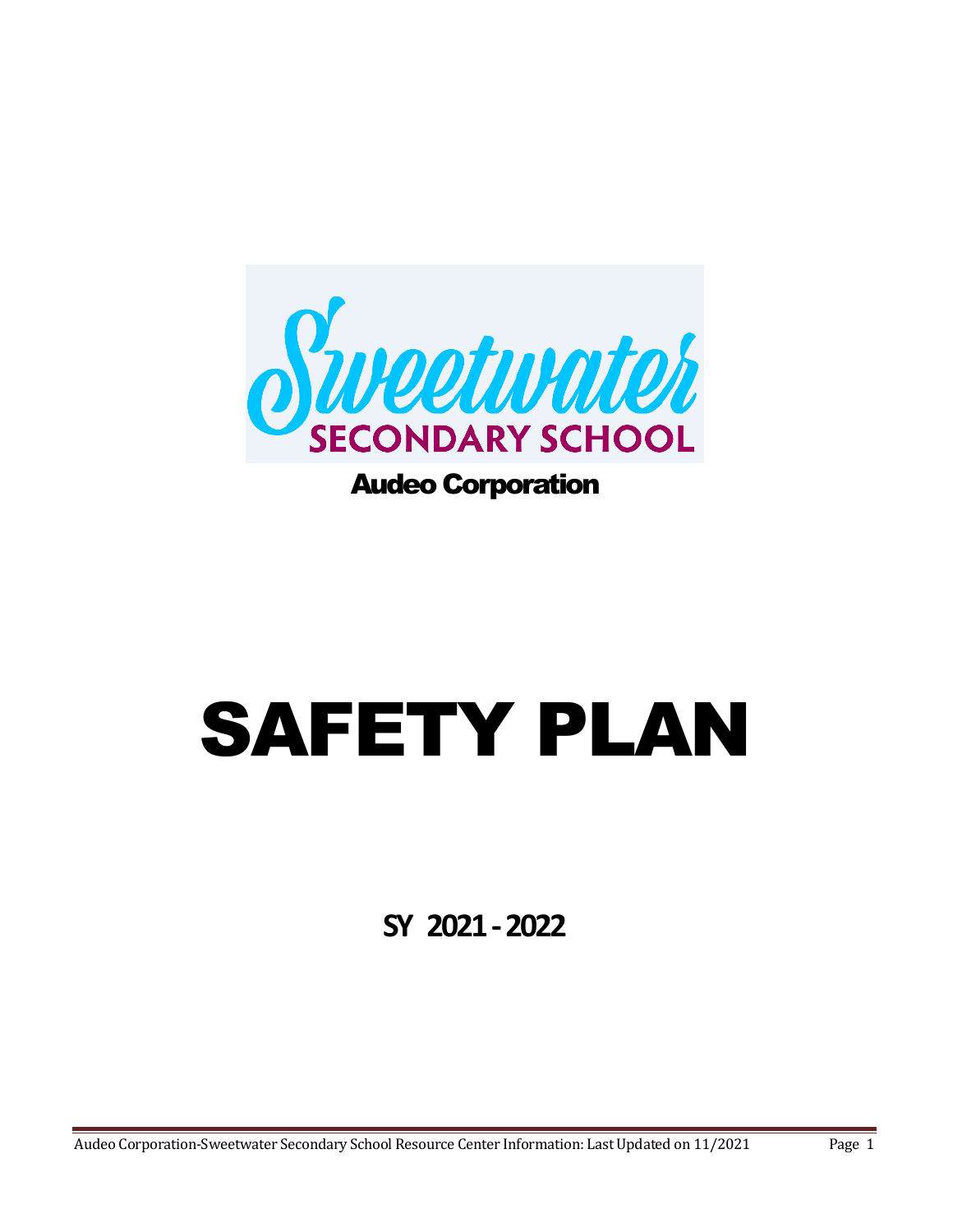## **TABLE OF CONTENTS**

| <b>SECTION ONE</b>                              | 3  |
|-------------------------------------------------|----|
| <b>SECTION TWO</b>                              |    |
| Facility Information and Street/Aerial Maps     | 4  |
|                                                 | 12 |
|                                                 | 13 |
|                                                 | 19 |
|                                                 |    |
| Notification to Staff of Dangerous Students     | 36 |
|                                                 | 37 |
|                                                 | 38 |
|                                                 | 39 |
|                                                 | 41 |
| Safe Ingress and Egress Procedures              | 43 |
| Ensuring a Safe and Orderly Environment         | 44 |
|                                                 | 45 |
|                                                 | 46 |
|                                                 | 47 |
|                                                 | 50 |
|                                                 | 52 |
|                                                 | 52 |
|                                                 | 53 |
|                                                 | 53 |
|                                                 | 54 |
|                                                 | 55 |
|                                                 |    |
| <b>SECTION THREE</b>                            |    |
|                                                 | 57 |
|                                                 | 68 |
| Parent Notification & Reunification Procedure   | 78 |
|                                                 | 79 |
|                                                 | 80 |
| Active Shooter and Other Armed Assailant Drills | 81 |
| COVID-19 Pandemic School Guidelines & Plan      | 90 |
|                                                 |    |
| <b>SECTION FOUR</b>                             |    |
| Emergency Plan Roles and Responsibilities       |    |
|                                                 |    |